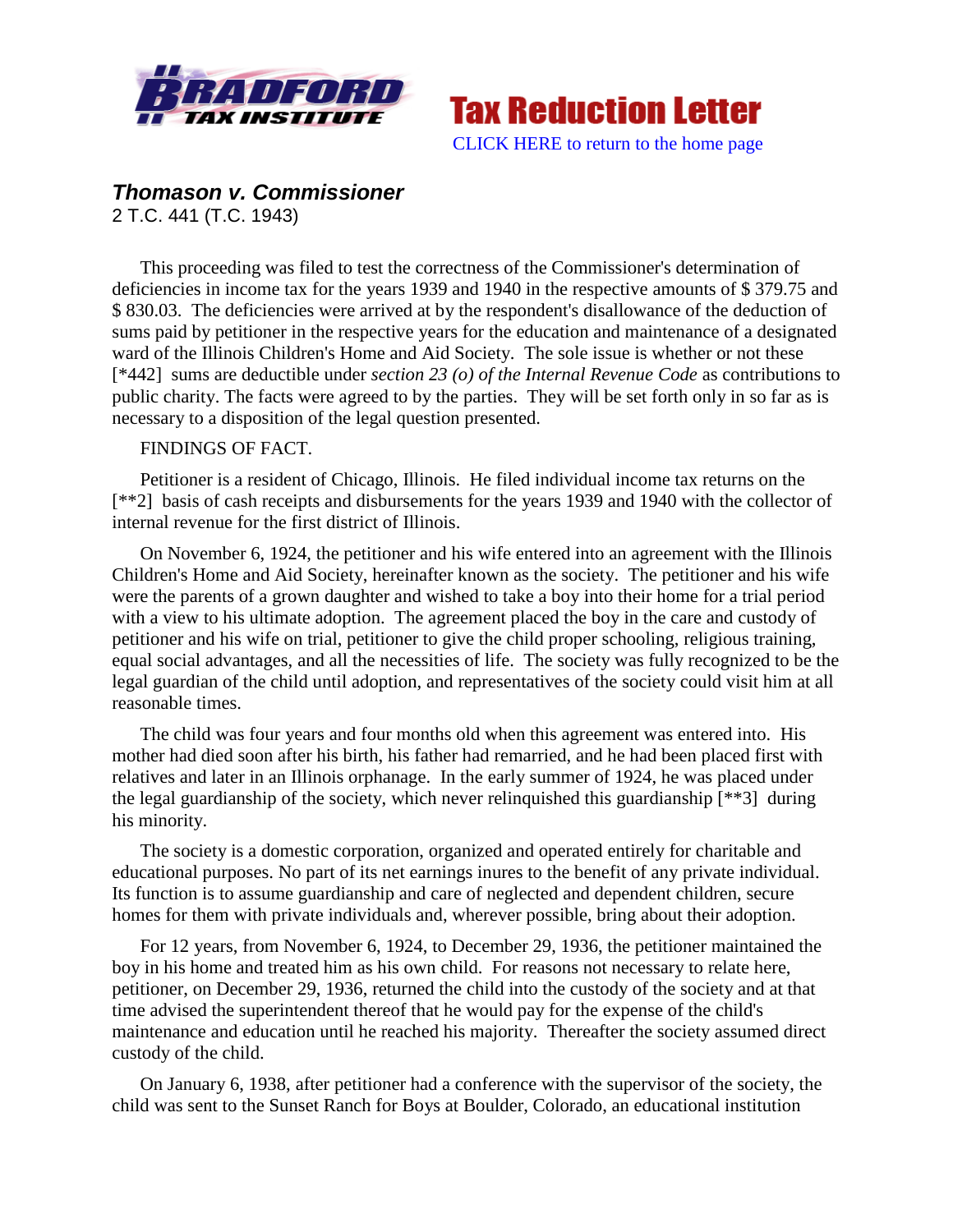operated for [\*443] profit. Petitioner undertook to pay all expenses of maintaining him in said institution, without which undertaking [\*\*4] he could not have been enrolled at the Sunset Ranch. Petitioner paid all the child's expenses in that institution during the years 1939 and 1940. The Sunset Ranch sent the bills for his expenses directly to the petitioner and the petitioner sent the payments therefor directly to Sunset Ranch. Petitioner paid \$ 1,518.98 in 1939 and \$ 1,679.50 in 1940 to Sunset Ranch to cover these expenses. Petitioner wrote to the society each year that he intended such expenditures as charitable contributions and was deducting them as such from his income for tax purposes.

## OPINION.

The respondent argues that petitioner is not entitled to deduct as charitable contributions these amounts paid out on behalf of a particular ward of a public charity, as such contributions were for the benefit of a single individual and, hence, constituted private charitable contributions.

The petitioner argues that these expenditures were made "for the use of" a public charity and as such are deductible under *section 23 (o) of the Internal Revenue Code*. 1

1 In computing net income there shall be allowed as deductions:

\* \* \* \*

(o) Charitable and Other Contributions. -- In the case of an individual, contributions or gifts payment of which is made within the taxable year to or for the use of:

\* \* \* \*

(2) A corporation, trust, or community chest, fund, or foundation, created or organized in the United States or in any possession thereof or under the law of the United States or of any State or Territory or of any possession of the United States, organized and operated exclusively for religious, charitable, scientific, literary, or educational purposes, or for the prevention of cruelty to children or animals, no part of the net earnings of which inures to the benefit of any private shareholder or individual, and no substantial part of the activities of which is carrying on propaganda, or otherwise attempting, to influence legislation.

[\*\*5] We think the respondent correctly denied the deductions. The contributions here in question were paid directly to Sunset Ranch for the tuition and maintenance of a particular child. They were earmarked from the beginning not for a group or class of individuals, not to be used in any manner seen fit by the society, but for the use of a single individual in whom petitioner felt a keen fatherly and personal interest.

Charity begins where certainty in beneficiaries ends, for it is the uncertainty of the objects and not the mode of relieving them which forms the essential element of charity. *Russell v. Allen, 107 U.S. 163*. The Supreme Court, in speaking of charitable trusts, said in that case:

\* \* \* They may, and indeed must, be for the benefit of an indefinite number of persons; for if all the beneficiaries are personally designated, the trust [\*444] lacks the essential element of indefiniteness, which is one characteristic of a legal charity. \* \* \*

Whenever the beneficiary is designated by name and his merit alone is to be considered, the bequest is private and not public and ceases to have the peculiar merit of a charity. *Bullard v. Chandler, 21 N. E. 951*; [\*\*6] I. T. 3549, C. B. 1942-1, p. 79. In the case of *Cap Andrew Tilles, 38 B. T. A. 545*, we disallowed as a charitable deduction a sum paid to a fund established for the purpose of giving a musical education to a talented girl. In that case we said: